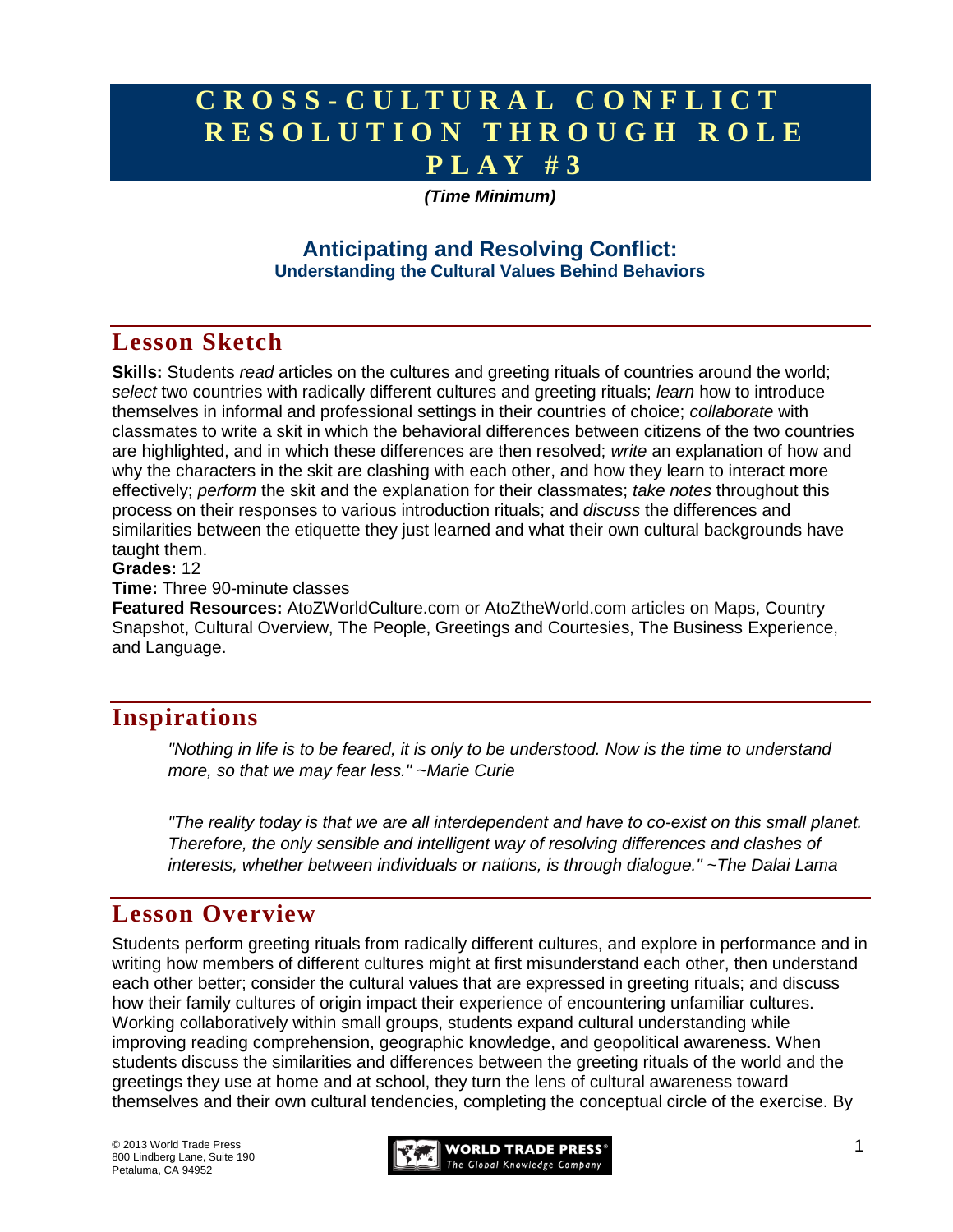working with the connections between verbal expression, body language, and relational expectations in various cultures, and by developing greater awareness of their own cultural tendencies, students become more sophisticated global citizens, better able to engage in dialogue with those different from themselves.

## **Lesson Steps**

With small groups, students make a list of countries they are curious about. Students briefly skim articles on those countries to narrow down the list and choose two very different cultures to focus on. Students complete a prewriting exercise in which they make some guesses and some predictions about the countries they're about to study. Students read a series of articles about the countries of interest in order to develop a sense of cultural context, and note how the countries' reality is in line with and/or contradictory to their predictions. Students read specifically about how to introduce themselves in their countries of choice, and about the cultural values that are expressed in introduction rituals. Students write skits in which members of radically different cultures encounter each other with confusion, awkwardness, and offence based on misunderstanding the motivations for behaviors, then in which their characters from different cultures come to understand each other better. Students write narrator voiceovers for their skits that let the audience know what the motivations for behaviors are, even as the characters wonder what on earth the other person is doing. Students in the audience take directed notes throughout the skit performances, and following a series of prewrite exercises on family cultures of origin and how these might effect students' experiences with unfamiliar cultures, students discuss the differences and similarities between the etiquettes they've just learned and what they've been taught to do at home and at school.

# **Standards Met**

- **1. Common Core State Standards for Literacy in History/Social Studies, Science, and Technical Subjects: College and Career Readiness Anchors for Reading**
	- a. Key Ideas and Details 1, 2
	- b. Integration of Knowledge and Ideas 7
	- c. Range of Reading and Level of Text Complexity 10
- **2. Common Core State Standards for Literacy in History/Social Studies, Science, and Technical Subjects: College and Career Readiness Anchors for Writing**
	- a. Text Types and Purposes 1, 2, 3
	- b. Production and Distribution of Writing 4, 5, 6
	- c. Research to Build and Present Knowledge 7, 8, 9
	- d. Range of Writing 10
- **3. Common Core State Standards for English Language Arts: College and Career Readiness Anchors for Reading**
	- a. Key Ideas and Details 1, 2
	- b. Integration of Knowledge and Ideas 7
	- c. Range of Reading and Level of Text Complexity 10
- **4. Common Core State Standards for English Language Arts: College and Career Readiness Anchors for Writing**
	- a. Text Types and Purposes 1, 2, 3
	- b. Production and Distribution of Writing 4, 5, 6
	- c. Research to Build and Present Knowledge 7, 8, 9
	- d. Range of Writing 10
- **5. Common Core State Standards for English Language Arts: College and Career Readiness Anchors for Speaking and Listening**

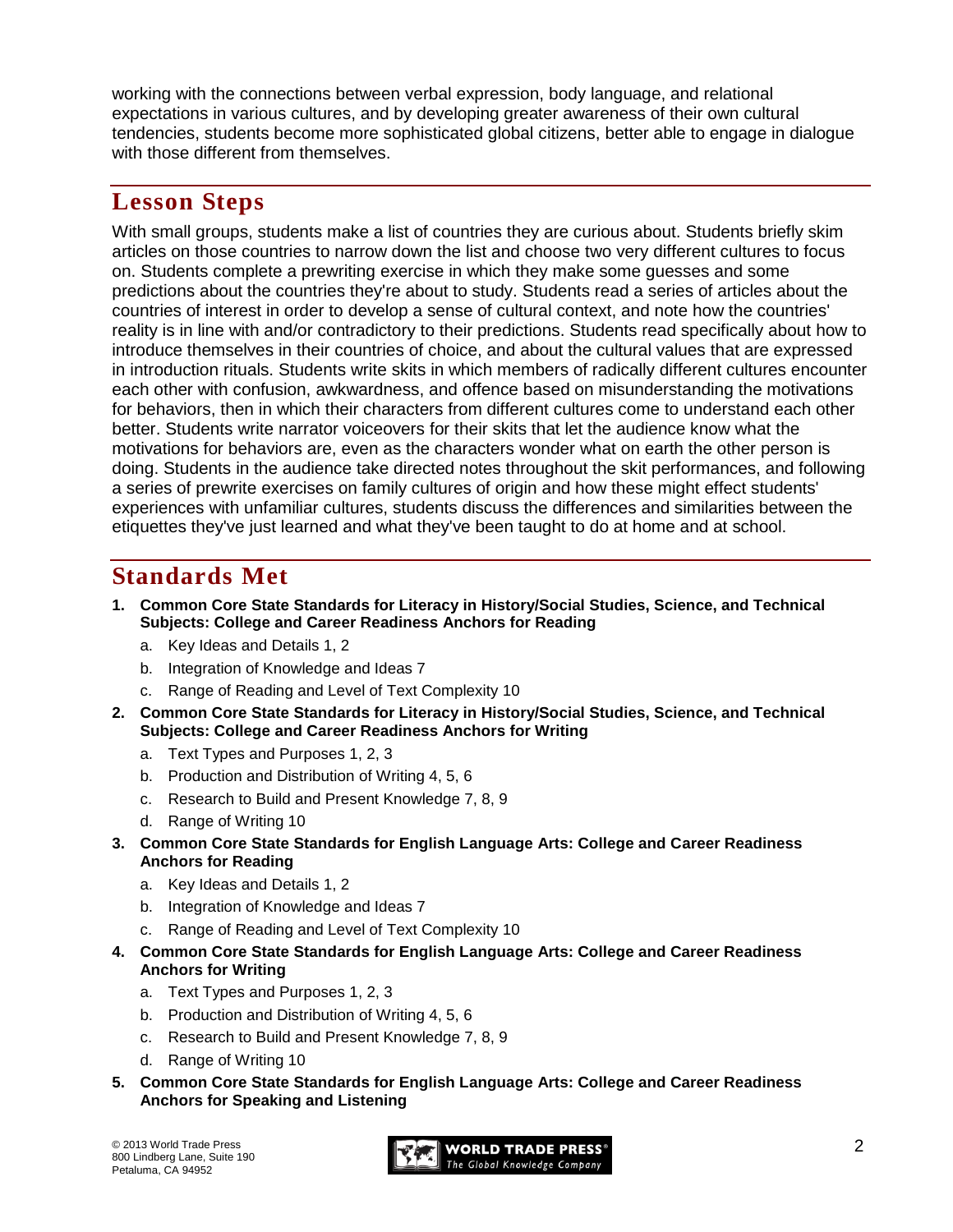- a. Comprehension and Collaboration 1, 2
- b. Presentation of Knowledge and Ideas 4, 5, 6
- **6. Common Core State Standards for English Language Arts: College and Career Readiness Anchors for Language**
	- a. Conventions of Standard English 1, 2
	- b. Knowledge of Language 3
	- c. Vocabulary Acquisition and Use 4, 6
- **7. National Council of Teachers of English (NCTE) Standards for the English Language Arts:** 
	- a. 1, 3, 4, 5, 6, 7, 8, 9
- **8. National Council for the Social Studies (NCSS) National Curriculum Standards for Social Studies:**  a. **1, 2, 3, 4, 5, 7, 9**

# **Supplies**

- Computer access sufficient for students to work in groups of four  $\bullet$
- Access to AtoZWorldCulture.com or AtoZtheWorld.com
- Access to online language references like BBC Languages, Omniglot.com, and Forvo.com
- **Dictionaries**
- Notebooks, pens, etc.
- Flashcards for presentation notes

# **Instructional Plan**

#### Student Objectives

## **Students will:**

- Improve reading comprehension skills, abstract thinking skills, and speaking/writing skills.
- Increase global awareness by working with texts on world cultures and world history.
- Begin to develop a sense of shared cultural tendencies that define regions around the world.
- Begin to develop a sense of which languages are spoken in what regions, and have brief encounters with languages other than English.
- Increase cultural awareness and self-awareness by encountering their own cultural tendencies, and considering how these tendencies condition responses to unfamiliar cultures.
- Improve skills in understanding and presenting complex sequences.
- Collaborate with classmates, encountering and bridging cultural differences within their own groups.
- Become more sophisticated global citizens able to engage in dialogue with those different from  $\bullet$ themselves.

### Session One

## **Teacher Introduction**

Introduce students to the idea that "polite" behavior is different from place to place, because what's considered "polite" is culturally determined.

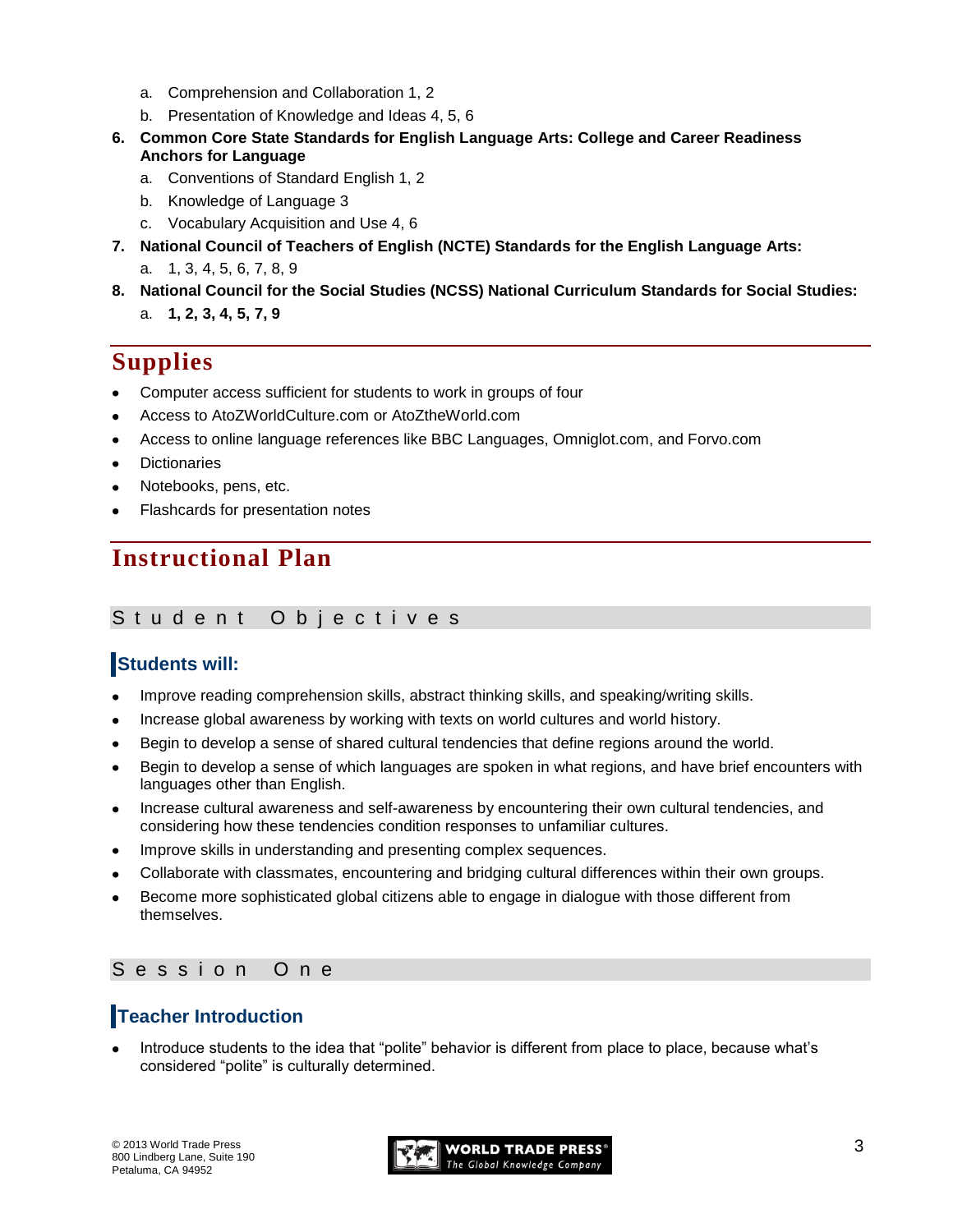- Let students know that small class activities will culminate in a performance and a discussion—those who participate in small preparatory steps along the way will find the performance and the discussion much easier.
- Establish expectations for prewriting and preparatory steps toward the culminating discussion: prewriting is to be taken seriously as a time to generate ideas, but it is not the time to agonize over perfect word choice or perfect spelling. Prewriting is a time to generate, not revise—revision will come later.
- Guide students in forming groups of 3—mixed-gender groups are ideal for this exercise.
- Direct groups to move to shared work stations.
- When students choose what countries they will investigate, encourage groups to cover countries in different regions, vs. covering countries all in the same region. This is helpful because a stronger contrast in greeting behaviors will be experienced by students working on Tanzania, Cambodia, Brazil, and France than by students working on Germany, Austria, Switzerland, and France.

## **Student Directions**

**Which country would you like to visit? Select a country**

- Go to AtoZWorldCulture.com or AtoZtheWorld.com.
- Peruse list of countries.
- Identify four countries, each in a different region of the world, that you are curious about. For example: South Africa, Yemen, Cambodia, and Australia. Skim materials for these countries.
- Choose the two countries that seem most culturally different from each other to mentally visit for this exercise.

#### **Learn about your chosen country: Comparing expectations to reality**

- Go to Maps—understand more precisely where countries are.
- Place your bets: Pre-writing #1
	- $\circ$  Jot down answers to the following questions for each country: Based on the country's location, what are your expectations regarding the culture? In what language/s do you guess that people greet each other? Do you guess that most residents have their roots in this country, or do you expect a large recent immigrant population? Do you expect that most residents are of the same ethnic background and religion, or do you expect a high degree of ethnic, religious, linguistic, and cultural diversity in this place? What do you suppose is important to residents of this country? Do you imagine an intricate ritual of greeting, or a loose, laid-back greeting style? What role do hierarchy and social status play in the culture's greeting rituals? Do you expect that greeting etiquette will be different depending upon social status, gender, age, or degree of relationship? Do you expect to find large differences between what's expected in informal, formal, and business settings, or do you expect greeting etiquette in this country to be fairly uniform for most situations? Do you expect those of different cultural backgrounds within the country to greet each other differently? Any specific gestures or words you expect to see in their greetings?
- Read the articles Country Snapshot, Cultural Overview, and The People for each country.
- Place your bets: Pre-writing #1A
	- $\circ$  So far, how do your guesses before reading compare to the lives of these countries' citizens? What is as you expected, and what surprises you?
- Read the article Greetings and Courtesies, and the article The Business Experience.
- Place your bets: Pre-writing #1B
	- $\circ$  What surprises you so far about the ways in which people greet each other in each country? What is in line with the expectations you wrote about earlier? How would you describe the differences in how people greet each other in informal, formal, and business settings?
- Compare and Contrast Two Cultures: Prewriting #1C

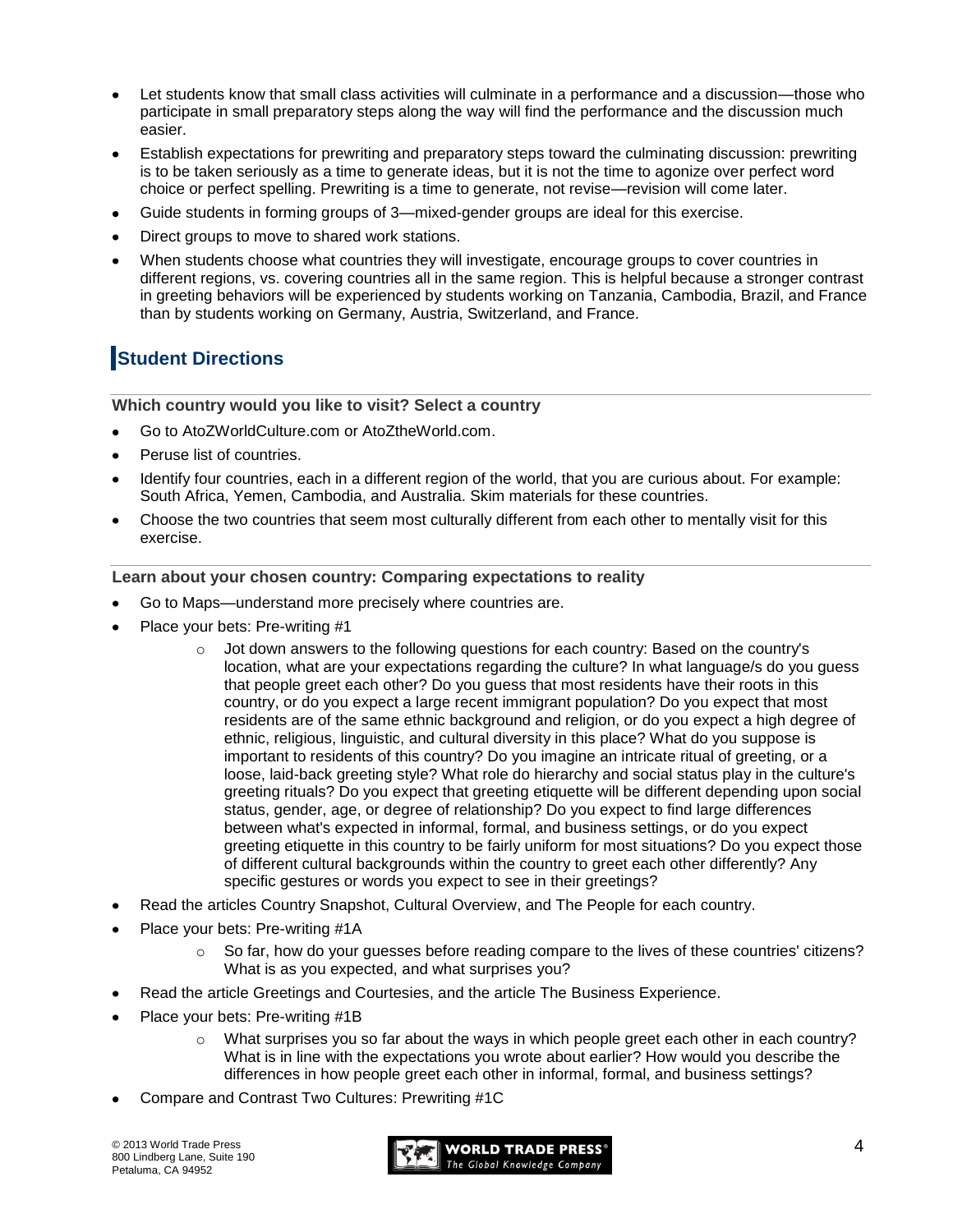$\circ$  Jot down your initial thoughts regarding the similarities and differences you see between the two cultures. How are expectations for polite behavior in social and professional circumstances alike and different?

### Session Two

### **Teacher Introduction**

- Reconvene groups and remind students that these reading and prewriting exercises are building toward a performance and a culminating discussion—both of which will be easier to complete if a good-faith effort is made on the preparatory steps.
- Try to keep student groups moving on pace with each other—when the first groups get to the vocabulary practice steps, the volume level in the room will rise, which could be distracting to those trying to read and write. Similarly, script writing is bound to be an animated activity.
- When students arrive at the step of learning the vocabulary of their chosen countries, assist as necessary with finding the supplemental Web materials and audio files for word pronunciation that are listed in the Supplies section.

## **Student Directions**

#### **Understanding cultural values**

- Return to the article Greetings and Courtesies. Observe the etiquette variations in your countries.
	- $\circ$  With your group, take notes on each country: Does the nature of polite behavior vary depending on social class? Age? Gender? Degree of relationship between speakers (family members vs. people meeting for the first time)? Religion? Language? Region? Business setting vs. social setting? Some combination of these factors? Other factors?
- Working together with your group, revisit the Greetings and Courtesies article and the article The Business Experience for each country, looking for value words that connect to greeting behaviors.
	- o Look for words like: egalitarian, authoritarian, patriarchal, matriarchal, respectful, polite, outgoing, welcoming, hospitable, private, reserved, open, laid-back, cautious, organized, detail-oriented, flexible, relaxed, relationship-oriented, etc.
	- $\circ$  With your group, take some notes about what you think is important to people's relationships in these two countries, based on what they prioritize in their greeting etiquette (you'll use these notes later to make a presentation to your classmates). Do people more highly value maintaining differences in social status, or putting everyone on the same footing? Recognizing differences in age? Recognizing differences in professional status? Recognizing family relationships? Expressing concern for and interest in all the members of each other's families? What do people look for in personal relationships vs. business relationships?

#### **Learning greeting vocabulary**

- Return to the article Greetings and Courtesies for each country. What sense can you make of the words in language/s other than English presented in the Greetings article so far? With your group, take a guess aloud as to how these greetings sound when spoken.
- Go to Language. In the Essential Terms glossary, use the phonetic guide to refine your pronunciation of some key greeting words. Practice greeting words aloud with your group. For further assistance, visit BBC Languages online, Omniglot.com, or Forvo.com to download sound files of common words and expressions. For example, Google "Omniglot useful Icelandic phrases" or "Forvo Icelandic pronunciation" to reach these audio files.

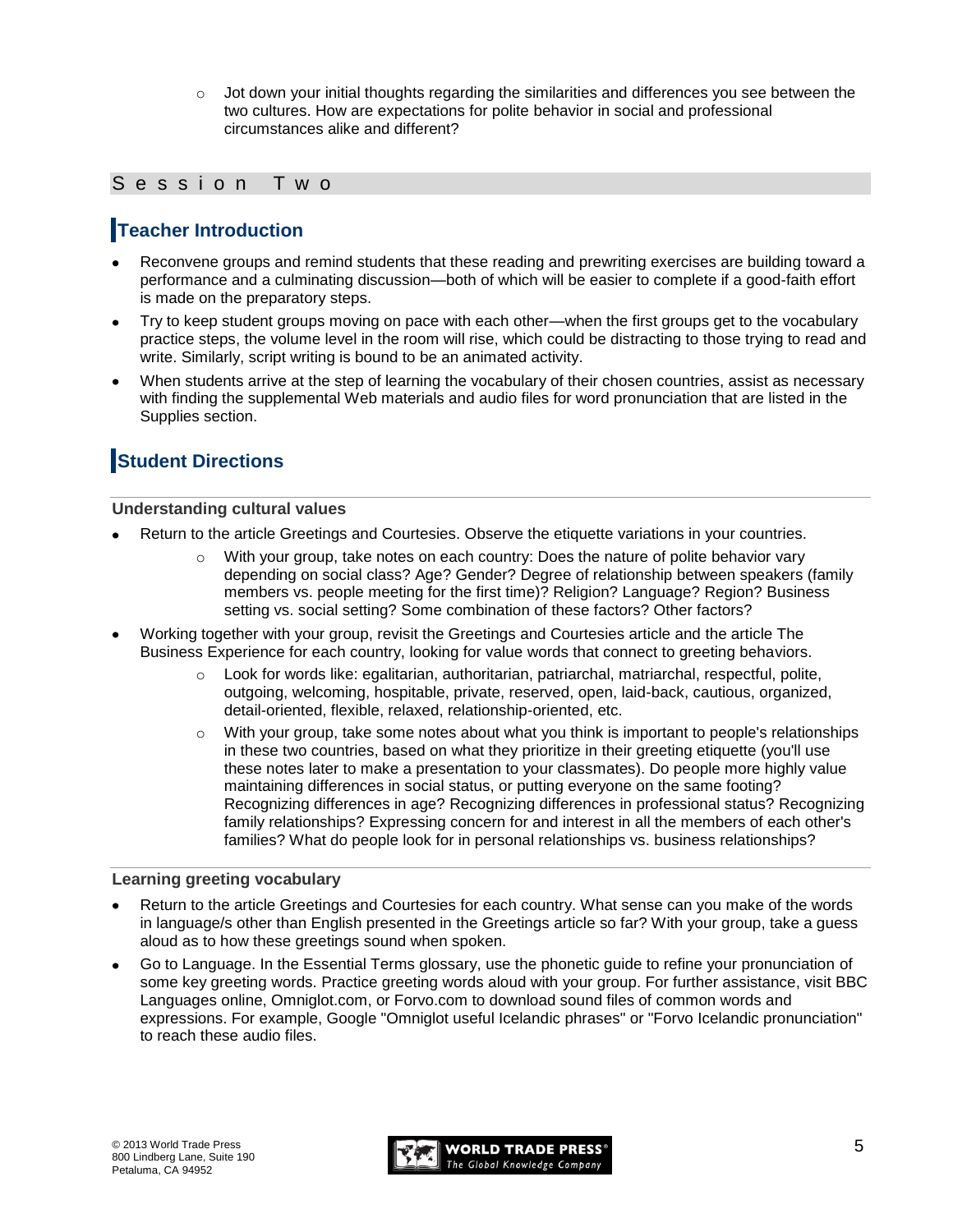#### **Write the script & Rehearse**

- Mission: Present a scenario in which people from different cultures confuse and/or accidentally offend each other with their well-intended but very different greeting styles.
- Here's a famous real-life example:
	- $\circ$  In 1981, Australian cricket player Dennis Lillee created a minor international scandal when he met the Queen of England and greeted her by saying, "G'day, how ya goin'?" Australia is famous for its egalitarianism, so for Australians, respect is often expressed by treating others as equals. In Britain's more hierarchical society, respect is often expressed by behaviors that preserve hierarchal distinctions. So the Australian cultural value of egalitarianism directed Lillee to disregard any surface status distinctions between himself and the queen, and to speak to her as an equal, while the British value of preserving status distinctions caused the queen and her admirers to expect a very different greeting from Lillee. Therefore, Lillee's behavior was decried in Britain, but many Australians defended his greeting as an authentic expression of the Australian way.
- To find your own Dennis-Lillee-vs.-the-Queen moment, consider your two countries' specific greeting variables that you wrote about in your notes. For example, in Belgium, greetings vary based on region, language, gender, and situation. (Therefore, two French-speaking women who are old friends chatting in the bakery line address each other differently than would a Flemish-speaking man and woman meeting for the first time at a professional conference.)
- Look for a variable that is the same in both countries, but for which the expected behavior is very different. For example, the variable of gender. An American woman banking executive probably expects to be treated as her male colleagues are treated. Yet in Saudi Arabia and some other parts of the Middle East, she might extend her hand when meeting a strictly observant Muslim male colleague, only to find that he won't shake her hand—because to him touching a woman in public is inappropriate. Both parties are sincerely trying to be courteous, yet both parties are doing something the other party thinks is inappropriate and/or rude. Now we have two people in an awkward moment of cultural conflict—she's standing there holding her hand out for a handshake, and he won't take her hand. What do these two people do next?
- Choose your own scenario to demonstrate for the class.
- Using the Greetings and Courtesies article as your guide, prepare to demonstrate how the people in your scenario encounter each other.
- Your team will divide into two actors, one translator, and one narrator.
- Let's envision the completed performance, then back up and take the steps to get there one at a time. Here's what you're aiming for:
	- o The narrator will describe the scenario—"An American woman meeting a Saudi Arabian man at a conference"—and then the two actors will demonstrate their moment of greeting, which will end in awkwardness or confusion or offence. If the two parties meeting each other do not speak the same language, one member of your group will act as translator. When the two actors (and translator) have demonstrated the scenario once, the narrator will read an explanation of the cultural values expressed in the respective greeting rituals (see your group's notes on the value words in the Greetings and Courtesies article and The Business Experience), and then the actors will repeat their demonstration of the failed greeting. Then, the actors will demonstrate how the greeting could go more smoothly for their two characters.
- Breaking it down into steps:
- Identify your greeting scenario.
- Identify which team members will be actors, and which a translator, and which a narrator, for your scenario.
- Working together as a group, using flashcards or another note-taking method that will work for your presentation, write out the appropriate greeting lines for the actors in their parts of the awkward moments, referring to the Greetings and Courtesies article, to other language references (BBC Languages, Omniglot.com) and to your own notes about language pronunciation as needed.

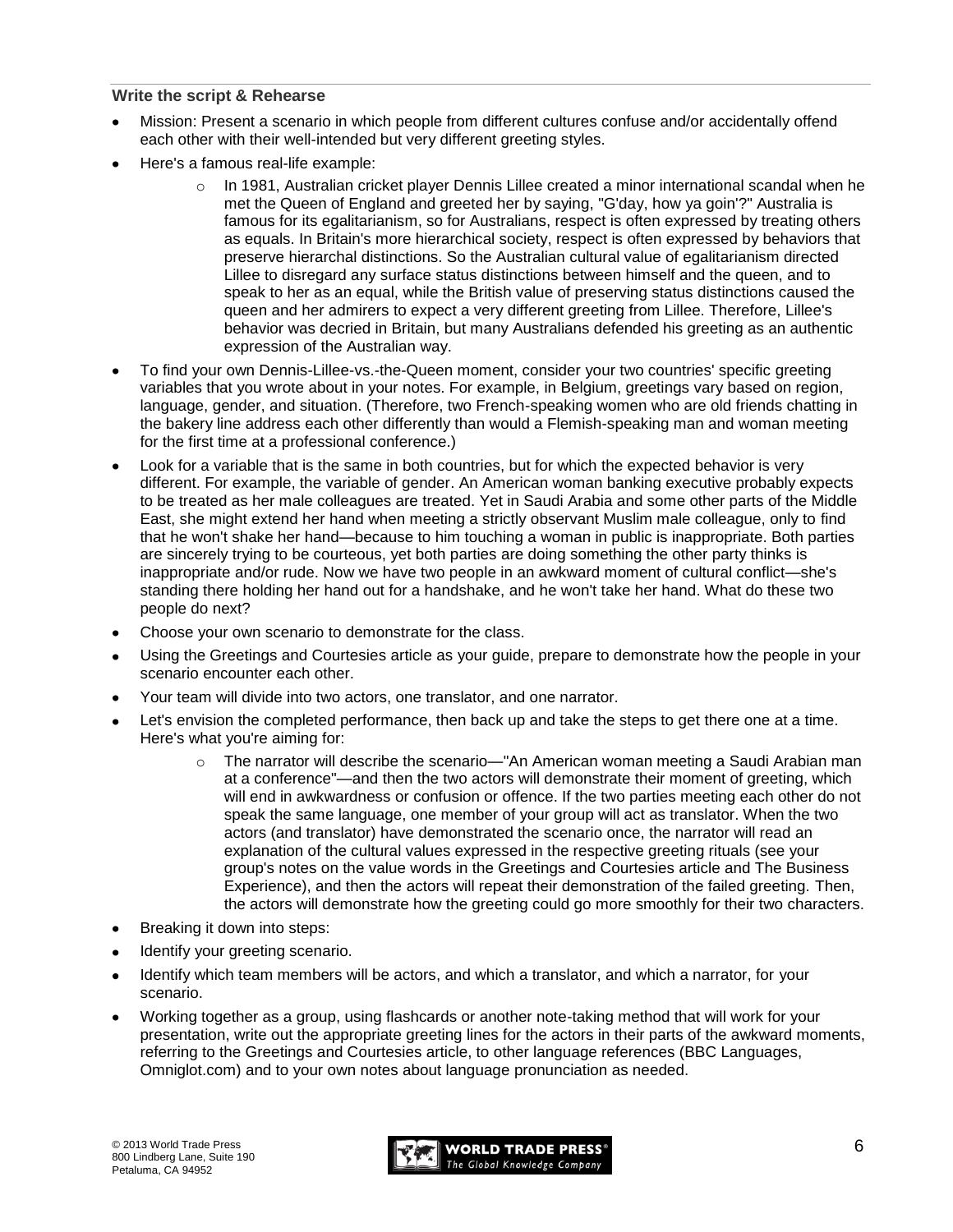- Working together as a group, referring to the Greetings and Courtesies article and The Business Experience, write two to three sentences for the narrator to speak in explanation of each country's role in the scenario. For example, if one person is from Nepal: The narrator might mention that the namaste greeting, which involves placing the hands together before the chest and bowing slightly with a smile, shows the regional preference for a greeting that establishes personal connection without physical contact. This deeply reverent greeting shows a strong cultural value of respect, especially for elders younger people are expected to address the eldest at a gathering first.
- Working together as a group, prepare a do-over greeting for your two characters in which things go more smoothly for them. How, hypothetically, could these two characters adjust their greeting behavior so that they accommodate the other person's culture without sacrificing their own values? Be as creative as need be. Have your actors practice the do-over greeting, and write a few sentences for the narrator regarding how this do-over solves the problems witnessed in the first greeting.
- Rehearse your scenario, complete with the narrator's explanation of the values shown in the scenario, until you are comfortable with the words and gestures you have learned, and the group can perform the demonstration smoothly.

#### Session Three

### **Teacher Introduction**

- Lead a sensitive discussion regarding cultural comfort and discomfort, and possible responses to unfamiliar behaviors.
- Set some ground rules for expressing those responses appropriately.
- Direct students to note their responses to learning about unfamiliar cultural practices using the list of cues below.
- Oversee student performances.

### **Student Directions**

## **Context of Cultural Comfort and Discomfort**

When we encounter things that are unfamiliar to us, such as behaviors that diverge from our own cultural training, we may experience various emotions and sensations. Some people feel queasy when encountering unfamiliar behavior; others may feel intensely curious, even euphoric. As you witness your classmates' performances of various greeting rituals, note your physical and emotional responses.

Physical responses could include: elevated pulse sweating queasiness feeling shaky or disoriented feeling euphoric

Emotional responses could include feeling: curious excited uncomfortable embarrassed offended

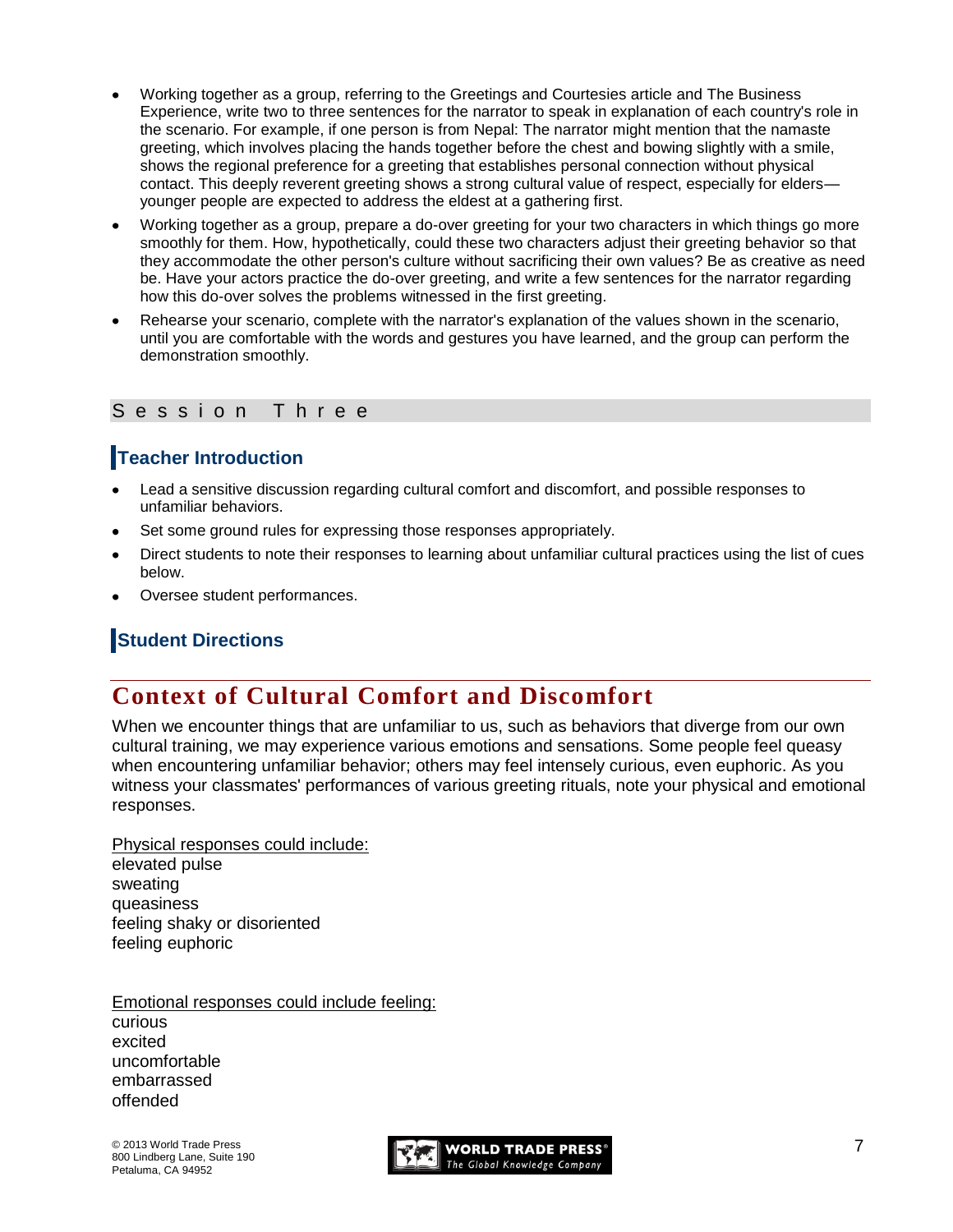amused bored relaxed comfortable inspired frightened alarmed surprised startled joyful

# **Perform & Observe**

Each group performs its greeting ritual in turn. The event sequence is:

- Narrator introduces scenario (Australian cricket player meets the queen of England)
- Actors perform the awkward greeting, with translator assistance if required
- Audience takes reflective notes: Of the physical and emotional responses noted in the list above, which do you experience when you observe this greeting ritual? Or what other physical or emotional responses do you experience when you observe this greeting ritual?
- Narrator explains the cultural values expressed in the parties' respective greeting styles
- Actors perform the awkward greeting a second time
- Audience takes reflective notes: What do you experience physically and emotionally the second time you witness the greeting? Is this different from the first time? Do you think your experience is impacted by understanding the values expressed by the greeting? How and why?
- Actors perform the do-over greeting, and the narrator explains how this greeting expresses the cultural values of both parties more skillfully.
- When all groups have performed their greetings, all take a moment to reflect in writing.
- Pleasant & Unpleasant Responses to Unfamiliar Cultures: Prewrite #2
	- $\circ$  Note which customs seem especially appealing to you. Why do you think these customs draw you the most?
	- $\circ$  Note which customs, if any, are associated with a negative emotional response for you, those that you feel uncomfortable or offended when watching. Why do you think that these negative emotional responses arise for you?

### **Teacher Introduction**

Remind students of expectations for prewriting.

## **Student Directions**

# **Blast from the Past: Prewrite #3**

See if you can remember what you were taught as a child about how to meet new people, and how to greet those you already knew. What did you learn? Did you learn it through direct instruction, or just by watching other people? Who taught you, and/or to whom did you look for example? Parents? Older siblings? Grandparents? Aunts and uncles? Family friends? Others? What is the first thing you remember about instructions for meeting and greeting people? How did the instructions you received, whether directly, or indirectly, change over time? What different circumstances or relationships were you instructed (directly or indirectly) to account for in how you interact with people when you meet/greet them? Age? Status? Gender? Family member vs. nonrelative? Other criteria? What, if anything, did you learn about the protocol for informal vs. formal vs.

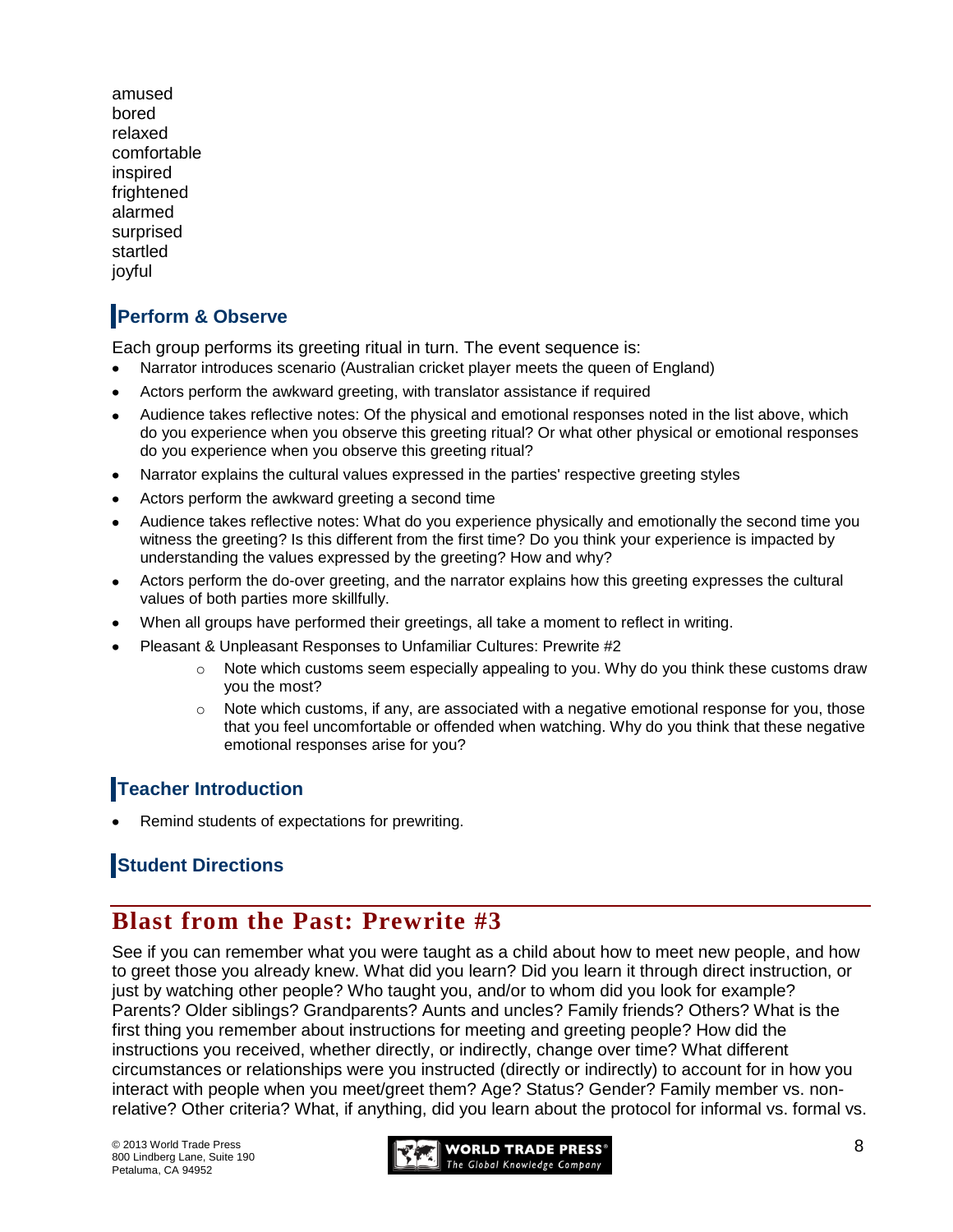work settings? Did you learn different behaviors, directly and/or indirectly, in your home culture and in your school culture? What are the differences between what you learned at home and what you learned at school? What were you told at home about the reasons for the greeting behaviors that were considered polite? What were you told at school about the reasons for the greeting behaviors that were considered polite? Were you given any reasons for the polite behaviors? If you weren't told what the cultural values behind the behaviors were, could it be that this itself revealed a cultural value, such as children should obey adults without question? At home and at school, did what adults told you about appropriate behavior seem to match their behavior?

Write down as much as you remember. Don't worry about writing great prose right now—just get your thoughts down on paper.

#### **Connecting Past and Present: Prewrite #4**

Keeping in mind what you just wrote about greetings in your culture growing up at home and at school, and revisiting your notes from the performances as necessary, think on paper about the questions below. Again, no need to write perfect prose right now—just get your thoughts on paper.

- What surprised you most in learning about the countries whose greetings you performed? How did you feel when acting out the greetings of another culture? How did you feel physically? What about emotionally?
- For which countries was your experience of watching the second performance of a greeting very different than watching the first performance? Why?
- For which countries was your experience of watching the do-over performance of a greeting very different than watching the first or second performance? Why?
- With which cultures, if any, are you now more comfortable than you were before this exercise? Why?
- With which cultures, if any, are you now less comfortable than you were before this exercise? Why?
- Which of the countries you saw greetings performed for do you think you would be most comfortable traveling to? Moving to? Working in? In which culture do you think you would be least at home? Why? How do your cultures of origin, at home and at school, relate to which cultures are more and less comfortable for you to encounter?
- What do you do when you run into a friend you haven't seen in a while? What about when you greet your grandparents? What variables affect how you greet people? Age? Family member vs. non-familymember? Old friend or new acquaintance? Gender? Status? Ethnicity? Language? Religion?
- What do you think it will be like for you in the future to encounter people from very different cultures in your workplace?
- What cultural values are expressed in your own customary greeting style for different kinds of people?
- Overall, how do you think your own cultural background influenced your encounter with other cultures' ways of meeting and greeting?

## **Teacher Introduction**

- To prepare students for small-group discussion, establish or remind students of ground rules for fair, respectful discussion of sensitive issues.
- Interpersonal strategies to address include:
	- $\circ$  the use of I statements ("I feel freaked out when people are speaking languages I can't understand";
	- $\circ$  the avoidance of you statements ("You just don't like people from the Middle East");
	- $\circ$  the avoidance of labeling and/or name-calling ("You're a hypocrite" or "Those people are weirdos");
	- $\circ$  and possibly some conversation about the value of active listening (listening attentively instead of thinking about what to say next while the other person is talking, and